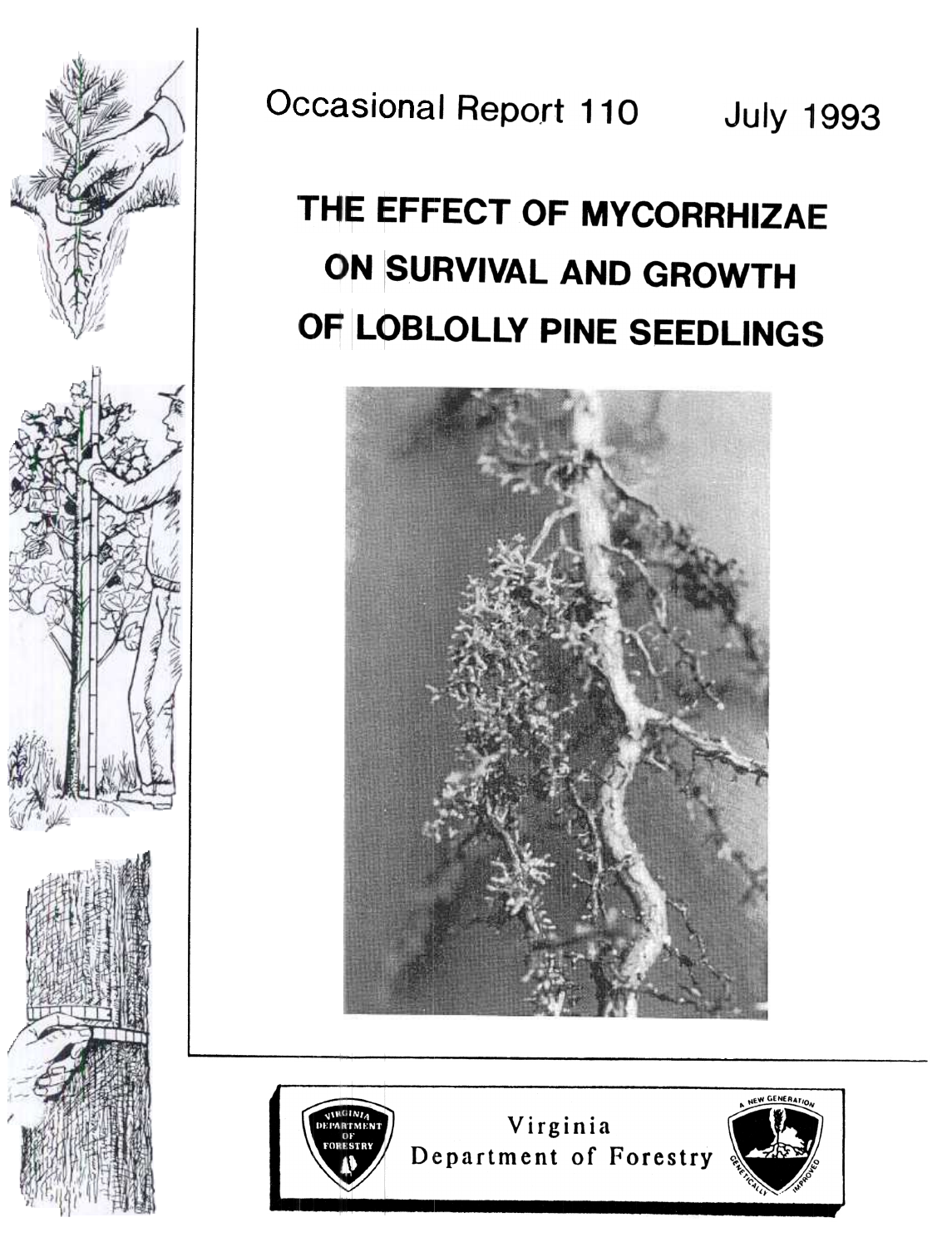## The Effect of Mycorrhizae on Survival and Growth of Loblolly Pine Seedlings

By: Thomas A. Dierauf Laurie A. Chandler

## **INTRODUCTION**

(

In the summer and early fall of 1987, we were concerned by what seemed to be a low level of mycorrhizal infection at both our New Kent and Sussex nurseries. Practically all the loblolly seedlings had at least some forked roots, but many of these forked roots did not have the other attributes which we associated with mycorrhizae, and we wondered if they might be non-functional mycorrhizae. Our idea of a functional mycorrhizae was a forked, somewhat-swollen, short-root that was lighter in color than non-mycorrhizal roots (Figure 1). Often, if the root systems were lifted carefully, the mantle of hyphae could also be seen. Ed Cordell<sup>1</sup> spent two days with us in December 1987 looking at seedlings at both New Kent and Sussex. Ed reinforced our ideas about what were functional and non-functional mycorrhizae. He also told us that from observations in different parts of the South he felt that mycorrhizal infection was down in 1987 and seemed to occur later in the season. He also said that production of mycorrhizal fruiting bodies was less than normal in 1987 and was also delayed, wherever he had been.

We decided to install a study to try to find out how serious the consequences might be for seedlings that had no mycorrhizae, or only "non-functional" mycorrhizae (forked roots that were not lighter-colored and swollen).

### Procedure

Our initial plan was to lift seedling samples from a number of different nursery locations, at both Sussex and New Kent, and separate three classes of seedlings from each sample: no mycorrhizae (or only non-functional mycorrhizae), a small number of mycorrhizae (perhaps 10 to 20 percent of the short roots infected) and moderate to heavy mycorrhizae (greater than one-third of the short roots infected). We hoped we would be able to get at least 60 seedlings (enough for three 20-seedling rows in the field) of each of these classes from all nursery locations.

On January 4, 1988, we carefully hand-Iifted large samples of seedlings from a number of different locations at each nursery. On January 6 and 7 we went through the samples, one at a time, (after dipping the roots in water to wash off soil) looking quickly at every seedling and placing them in three piles: no mycorrhizae (or only nonfunctional), light infection, and moderate to heavy infection. If it looked like we would have 60 seedlings of at least two, and hopefully all three, of these classes, we went through them all again, this time looking at each seedling much more carefully and



 $\left\{ \right.$  <sup>1</sup>A pathologist with the U.S. Forest Service stationed at Asheville, North Carolina.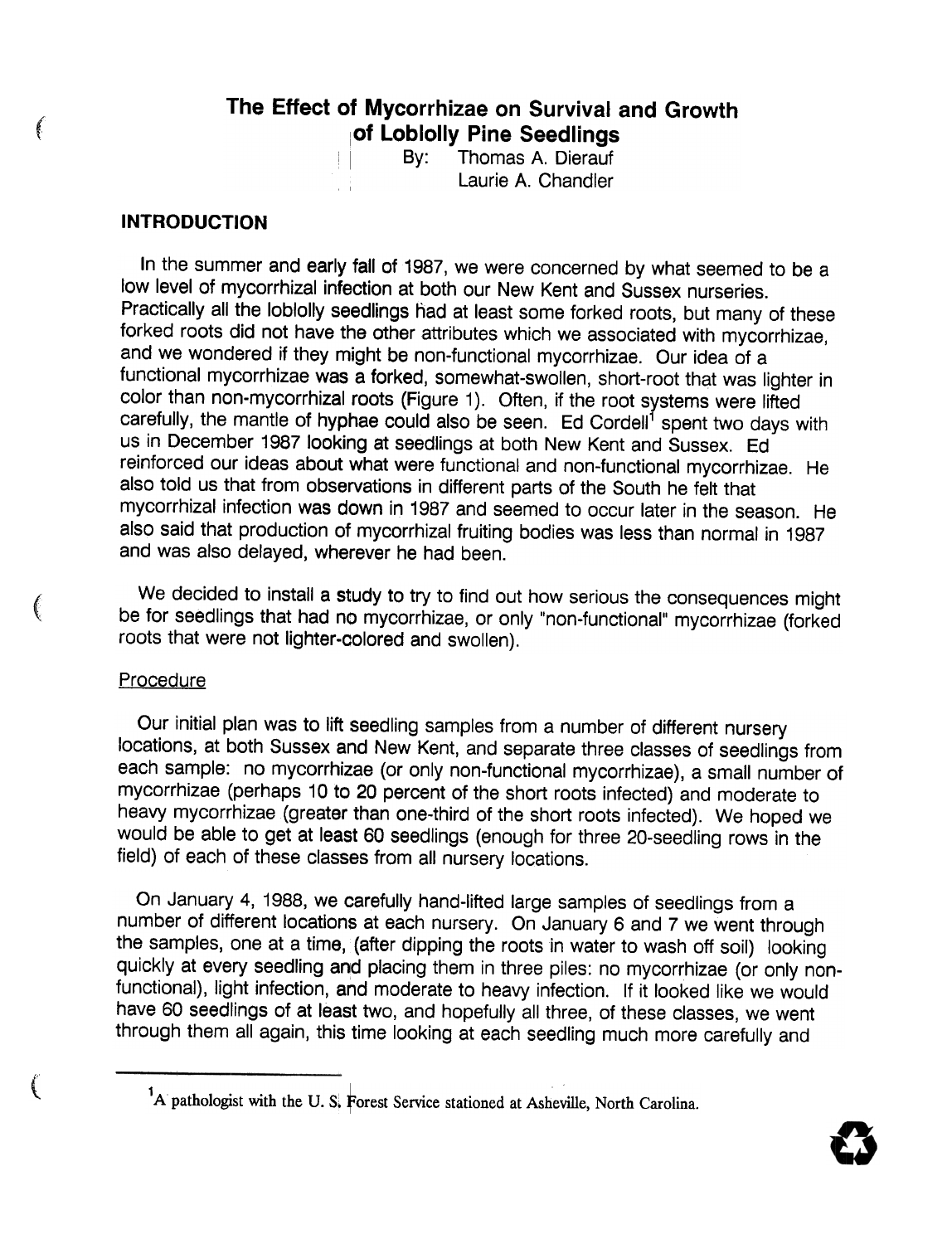

Figure 1. A seedling with many swollen, light-colored mycorrhizae.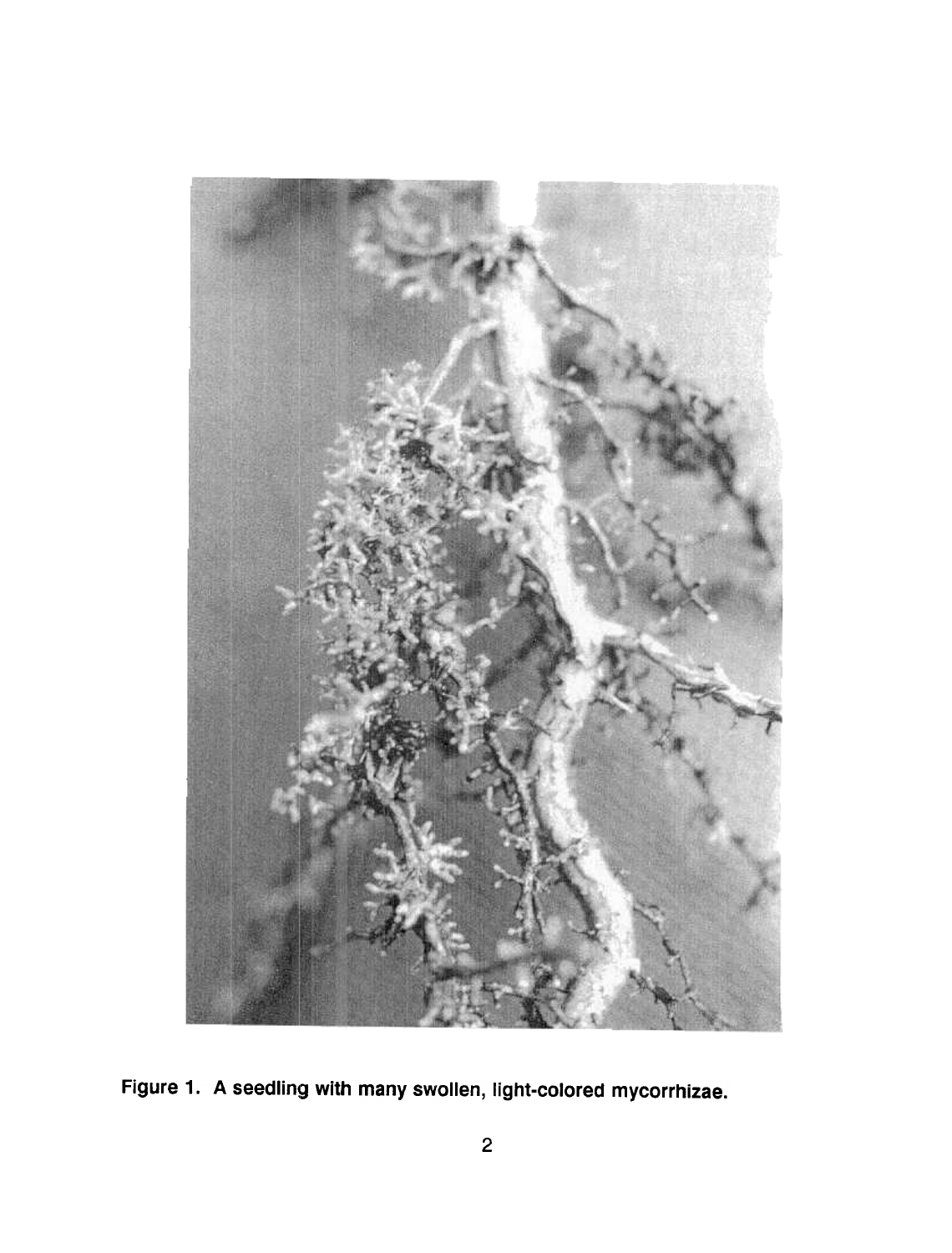shifting borderline seedlings back and forth until we had 60 seedlings in each class. We ended up selecting seedlings from three different locations at each nursery, and from two of these six locations we were only able to obtain two different classes of mycorrhizal infection.

After the seedlings were selected, we measured the 60 seedlings to be planted in the field for root collar diameter and top length. We discarded seedlings less than 7/64 inch root collar diameter. Non-mycorrhizal seedlings tended to be slightly larger than mycorrhizal seedlings. Some of the seedlings we discarded, because they were less than 7/64 inch in root collar diameter, were heavily mycorrhizal. From one nursery location we threw away large numbers of "too-small" seedlings that were as heavily mycorrhizal as any we saw in all our observations. Table 1 includes average root collar diameter, average top length, and range of infection of individual seedlings within the samples. Percent infection was our estimate of the percent of short roots infected by functional mycorrhizae. The estimates were not based on actual counts of short roots.

After measurement, the seedlings were placed in cold storage after dipping the roots in a kaolin clay slurry. They were left there for two weeks, and then planted on January 21. They were planted on a typical upland site on the Appomattox-Buckingham State Forest in the central Piedmont of Virginia.

#### **Results**

 $\left($ 

(

Among the 16 samples from the 6 different nursery locations, there was a general tendency for survival and height growth to improve with increasing amounts of mycorrhizal infection. There were exceptions, however. For the seedlings from West Hughes V-1, seedlings with no mycorrhizae survived slightly better than seedlings with light mycorrhizal infection (96.7 vs. 93.3 at age 3). Also, for seedlings from West 3, 00-5, seedlings with light mycorrhizal infection survived slightly better than seedlings with heavy infection (98.3 vs. 96.7 at age 3). Table 1 includes average survival at age 1 and 3 and average height at age 3 for each of the samples.

In Table 2 we have combined samples by mycorrhizal infection class. There is danger in doing this, because there are other seedling differences between sample locations than just percent infection by mycorrhizae. The overall trends, however, are easier to see in Table 2 than in Table 1.<sup>2</sup>

<sup>&</sup>lt;sup>2</sup>Analyses of variance were performed on the 16 samples (treatments) as arranged in Table 2. Survival percents were first transformed to arc sine percent. The effect of mycorrhizal infection on survival was significant (probability of a larger  $F = .039$ ) but the effect on 3-year height was not (probability of a larger  $F = .073$ ).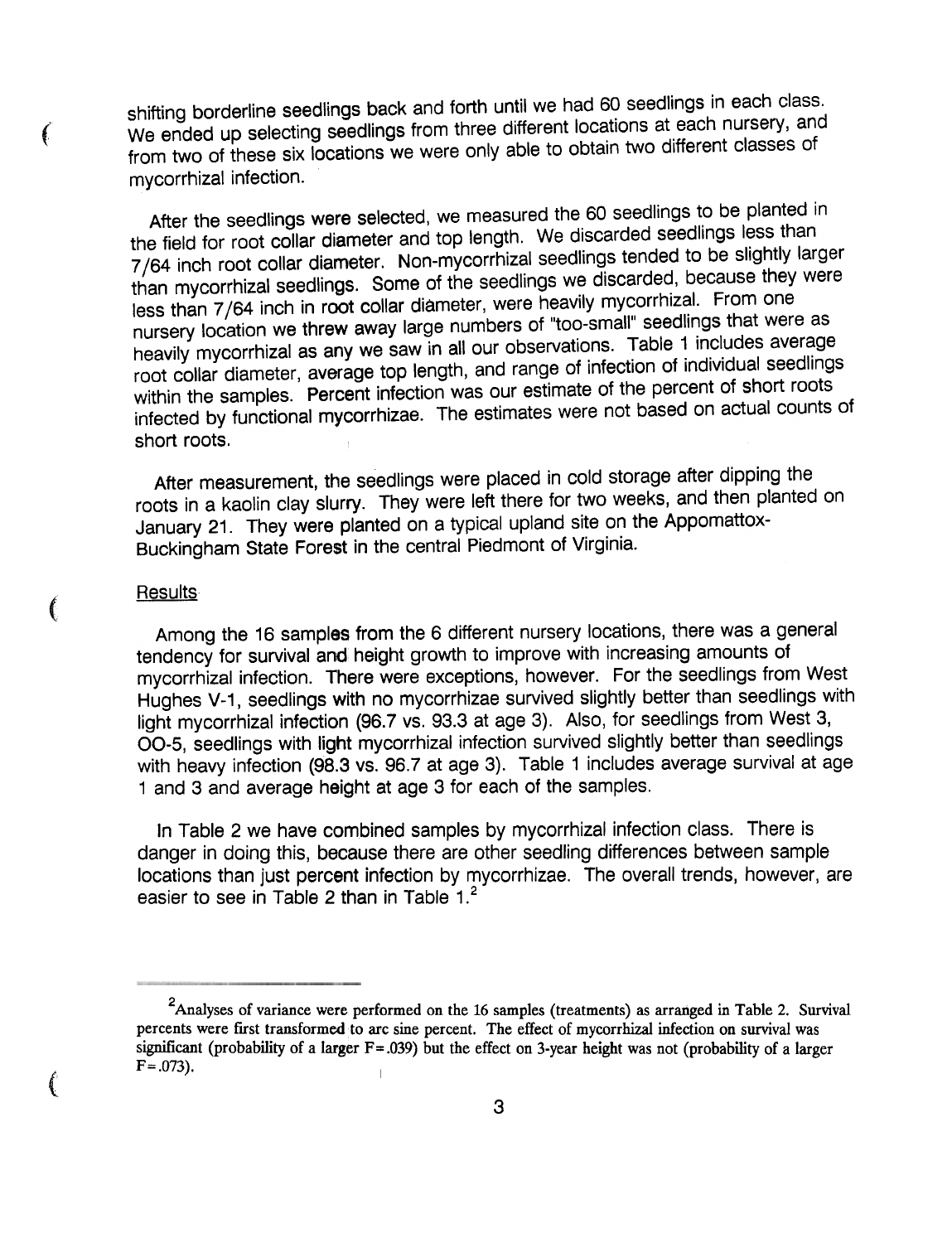Table 1. Average root collar diameter and top length, and range in estimated percent of short-roots that were mycorrhizal, for the 60 seedlings from each sample that were planted in the field. Also, average survival at ages 1 and 3 and average height at age 3.

~

| Nursery                                               | Mycorrhizal           | <b>Root Collar</b><br>Diameter<br>(32 <sup>nd</sup> inch) | Top<br>Length<br>(inches) | <b>Survival</b> |                  | Height<br>(feet) |
|-------------------------------------------------------|-----------------------|-----------------------------------------------------------|---------------------------|-----------------|------------------|------------------|
| Location                                              | Infection             |                                                           |                           | Age 1           | Age <sub>3</sub> | Age 3            |
| West Hughes, V-1<br>West Hughes, V-1                  | Light (5 to 50%)      | 4.48                                                      | 7.82                      | 95.0            | 93.3             | 5.4              |
|                                                       | None                  | 4.35                                                      | 8.03                      | 98.3            | 96.7             | 4.8              |
| West 3, OO-5                                          | Heavy (40 to 70%)     | 5.08                                                      | 6.17                      | 96.7            |                  |                  |
| West 3, OO-5<br>West 3, OO-5                          | Light (5 to 20%)      | 5.27                                                      | 6.33                      |                 | 96.7             | 6.1              |
|                                                       | None                  | 5.35                                                      |                           | 98.3            | 98.3             | 6.1              |
|                                                       |                       |                                                           | 6.65                      | 65.0            | 65.0             | 5.2              |
| Far West 1, J-1<br>Far West 1, J-1<br>Far West 1, J-1 | Heavy (35 to 65%)     | 4.90                                                      | 6.92                      | 100             | 100              | 5.8              |
|                                                       | Light (5 to 20%)      | 4.87                                                      | 6.85                      | 96.7            | 93.3             | 5.2              |
|                                                       | None                  | 4.98                                                      | 6.87                      | 90.0            | 88.3             | 4.9              |
|                                                       |                       |                                                           |                           |                 |                  |                  |
| East Hughes, E-5                                      | Light (20 to 40%)     | 4.38                                                      | 8.72                      | 96.7            | 95.0             | 5.6              |
| East Hughes, E-5<br>East Hughes, E-5                  | Very Light (3 to 10%) | 4.60                                                      | 8.88                      | 91.7            | 91.7             | 5.2              |
|                                                       | None                  | 4.62                                                      | 9.05                      | 88.3            | 88.3             | 4.9              |
| East Hughes, C-8                                      | Medium (15 to 40%)    | 5.00                                                      |                           |                 |                  |                  |
| East Hughes, C-8                                      | Light (2 to 10%)      |                                                           | 7.73                      | 100             | 98.3             | 5.7              |
|                                                       |                       | 4.92                                                      | 7.92                      | 96.7            | 96.7             | 5.0              |
| West 3, DD-9                                          | Medium (20 to 50%)    | 4.57                                                      | 5.25                      | 100             | 100              |                  |
| West 3, DD-9<br>West 3, DD-9                          | Very Light (2 to 15%) | 4.78                                                      | 5.85                      | 91.7            |                  | 5.6              |
|                                                       | None                  | 5.00                                                      |                           |                 | 91.7             | 5.7              |
|                                                       |                       |                                                           | 6.33                      | 85.0            | 85.0             | 5.5              |

## Table 2. Average survival and height at age 3, combining samples by mycorrhizal infection classes.

| Infection<br><b>Class</b>                      | Number of<br><b>Samples</b>              | Range in infection<br>among seedlings      | Survival                             | <b>Height</b>                   |
|------------------------------------------------|------------------------------------------|--------------------------------------------|--------------------------------------|---------------------------------|
| Heavy<br>Medium<br>Light<br>Very light<br>None | 2<br>2<br>5<br>2<br>$\overline{5}$<br>16 | $35 - 70$<br>15-50<br>$2 - 50$<br>$2 - 15$ | 98.3<br>99.2<br>95.3<br>91.7<br>84.7 | 5.9<br>5.7<br>5.4<br>5.4<br>5.1 |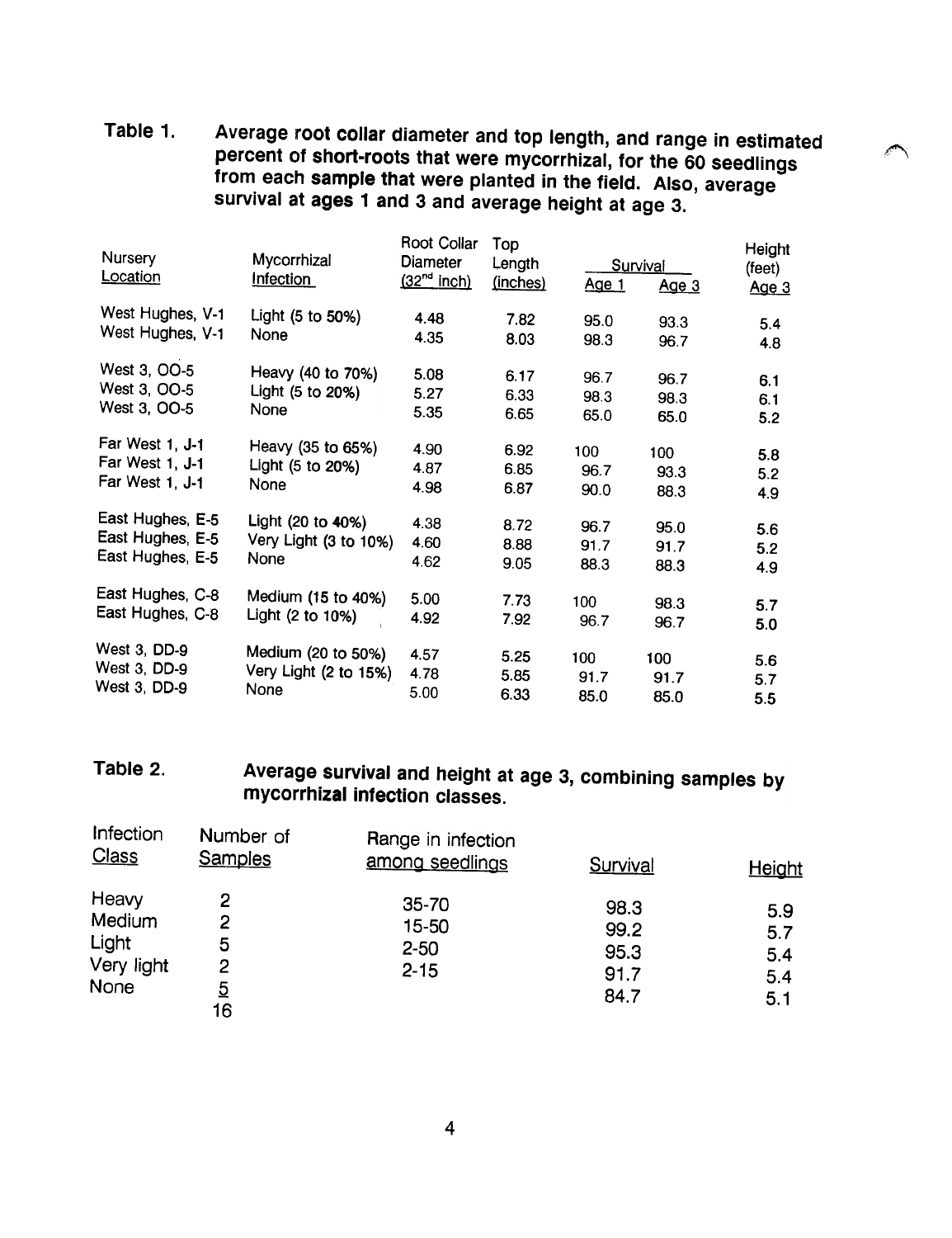## 1988 STUDY

 $\epsilon$ 

ţ

ţ

A smaller study was done in 1988, when mycorrhizal infection again seemed to be below normal. Seedlings from four different locations at our New Kent Nursery were examined and separated into mycorrhizal classes as in 1987. A higher proportion of seedlings had at least some mycorrhizae than in 1987, and it was more difficult to get a separation into different infection classes. The same procedure was followed as in 1987, except that root-collar diameters and top lengths were not measured and the range of infection within each planted sample was not estimated.

The four samples were lifted and the seedlings separated on February 6 and 9 and March 6. We obtained three mycorrhizal infection classes from one sample and two classes from each of two samples, but one of the four samples did not have enough variation in infection to get even two infection classes.

The seedlings were planted on March 22 on a typical upland site on the Appomattox-Buckingham State Forest in the central Piedmont of Virginia.

### **Results**

Table 3 includes average survival at age 1 and 3 and average height at age 3 for each of the seven samples. Mycorrhizal infection improved survival for only one of the three nursery locations (West 1, Y), and improved 3-year height for only one of the three locations (West 3, NN).

| Nursery<br>Location | Mycorrhizal<br>Infection | Survival     | Height       |                        |
|---------------------|--------------------------|--------------|--------------|------------------------|
|                     |                          | <u>Age 1</u> | <u>Age 3</u> | (feet)<br><u>Age 3</u> |
| West 3, NN          | light                    | 91.7         | 91.7         | 4.9                    |
| West 3, NN          | none                     | 96.7         | 95.0         | 4.6                    |
| Far West 1, H       | medium                   | 93.3         | 93.3         | 4.8                    |
| Far West 1, H       | light                    | 98.3         | 98.3         | 5.0                    |
| Far West 1, H       | very light               | 98.3         | 98.3         | 5.5                    |
| West 1, Y           | medium                   | 98.3         | 98.3         | 4.5                    |
| West 1, Y           | light                    | 93.3         | 91.7         | 4.7                    |

## Table 3. Average survival at ages 1 and 3 and average height at age 3.